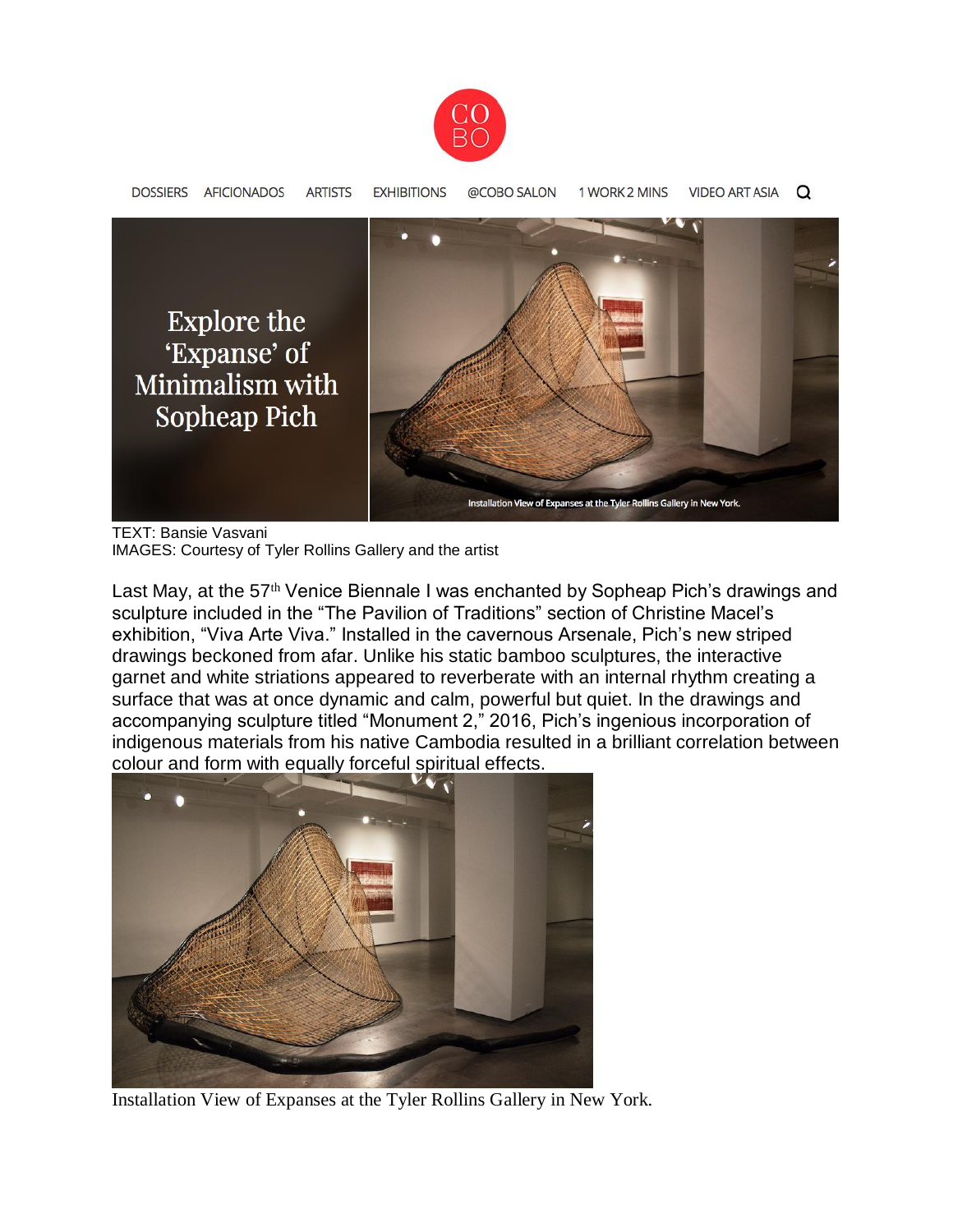Pich's sixth exhibition "Expanses," at the Tyler Rollins Gallery in New York comprises of larger more complex versions of the drawings from Venice alongside Monument 1 and 2, and a huge bamboo sculpture "Ordeal," 2018, first shown at Singapore's Asian Civilizations Museum. Here, in a series of four recent drawings made in 2018 called "Pulses," 4, 5, 6, and 7 a veritable musical composition unfolds. The melodic notes are created by repeatedly pressing a bamboo stick dipped in red oxide and gum arabic onto arches watercolor paper. The pressure applied to each application forms the ensuing red and white gradation of rhythmic lines that remind me of the high and low notes of music. On a hunch, I asked Pich at the opening of the exhibition if a particular artist or musical score inspired the drawings. "Max Richter," he said. Like Richter who is described as the "architect of a post-minimalist electronic revolution," Pich's austere markings create their own calming cadence. In "Pulses" 7 and 8 the uniformity of the central white strokes with equal measures of garnet on the top and bottom steered me towards imagining the opening of a glacially paced musical composition. By contrast, the palpable vibrations in "Pulses" 5 and 6 denoted by longer frenetic lines in both colors packed together on wider canvases than the earlier two works convey intensity and the build up of haunting melodicism. Yet none of this ferocity deters the inherent polyphony of the work.



Sopheap Pich, Pulse No. 5, 2018. Red iron oxide and gum. Arabic on Arches watercolor paper mount on canvas, 131 x 145 cm.

Much like Richter's roots in classical form, Pich's work reflects the spare methodology and harmony of Minimalism. Although the process of making the drawings is very different from his woven sculptures, this ideology manifests in all his art. For instance, the pod from the Ordeal tree originally imported from Africa to Cambodia inspires the sculpture "Ordeal." Considered to be harmful because powder extracted from the bark of the tree is poisonous, here the pod embodies something that is delicate and light. Made mostly from bamboo and wood, Pich utilizes the local lattice technique to construct vast beech colored wing like expanses. The openness of the woven structure combined with its formal black armature and fluid lines give the piece an airy bearing. In this way, Pich's increasingly abstract forms evoke the natural symphony of nature as they are transformed into free flowing graceful objects. As in many of the artist's previous works made from native substances like stone, jute, beeswax, and natural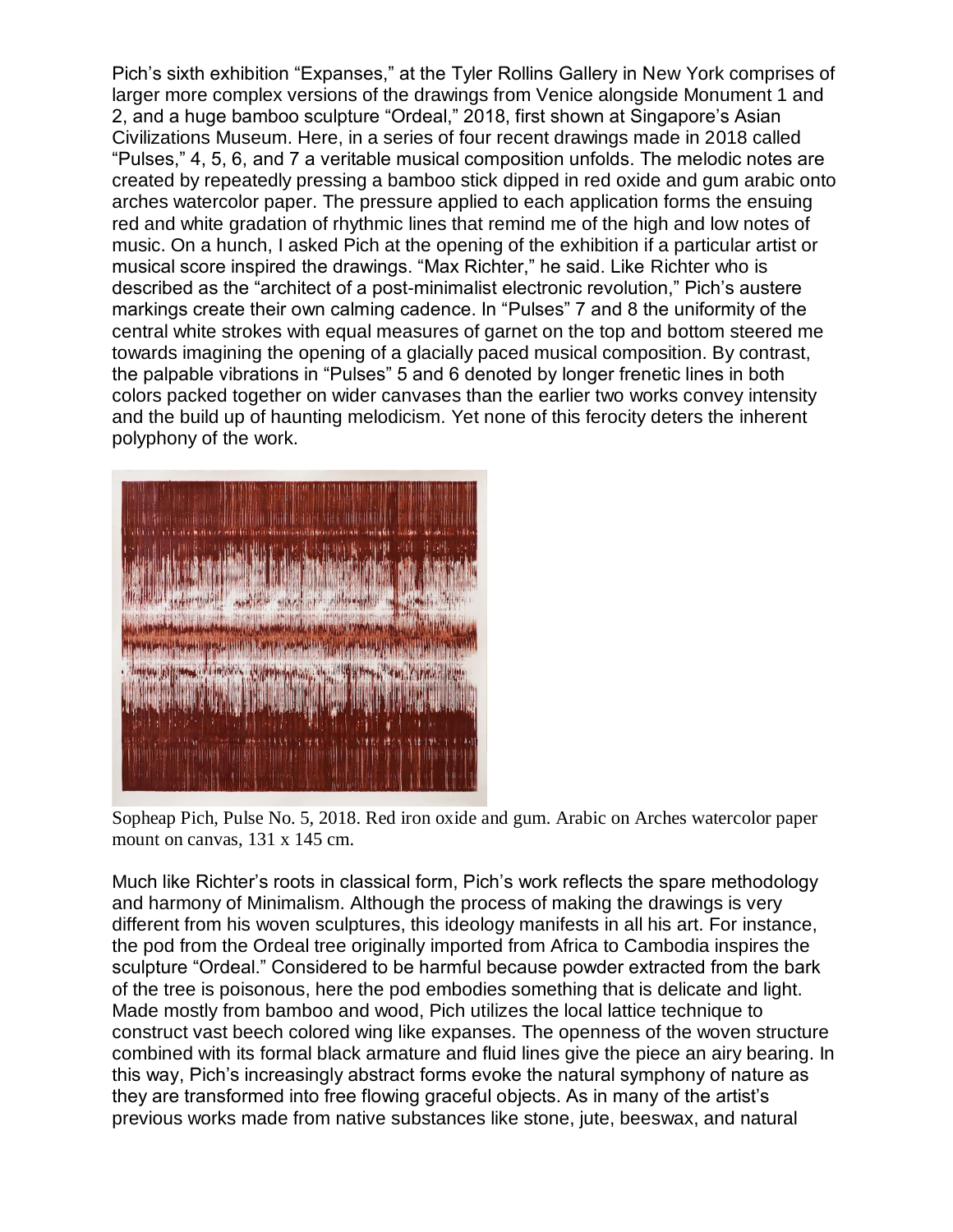pigments the inherent quality of commonplace materials is distilled to construct elemental forms.



Sopheap Pich, Ordeal 1, 2017. Bamboo, rattan, wood, wire, metal bolts,  $74\frac{2}{5} \times 34\frac{3}{5} \times 12\frac{3}{5}$ in;  $189 \times 88 \times 32$  cm.

Similarly, Monument 1 and 2, made consecutively in 2015 and '16, mutate into Pich's unique language of abstraction. The woven cylindrical pieces embedded in the sculptures were originally conceived as small circular rattan bracelets for a friend. However, once each elongated intertwined cane object is encased in carved grey and white soapstone and placed on solid wooden rain tree bases, they recall mausoleums for ancient scrolls. Here too the meditative aspect of his work is revealed through the repetition of each circular shape. Although Pich is not particularly religious, the prevalent tenets of Buddhism in Cambodia focused on freeing one's mind and spirit is embedded in his work. Divested of complex references to history or doctrine, Pich's art is steeped in a minimalist aesthetic that offers a highly purified form of beauty. It is precisely this mode of refinement that propels new notions of minimalism and propagates, as the title of the exhibition suggests, the much-needed "expanses" of artistry in one's mind.



Sopheap Pich Monument 2, 2016. Rattan, copper wire, Pursat yellow sandstone, wood  $39 \times 72 \times$ 15 3/4 in;  $99.1 \times 182.9 \times 40$  cm.